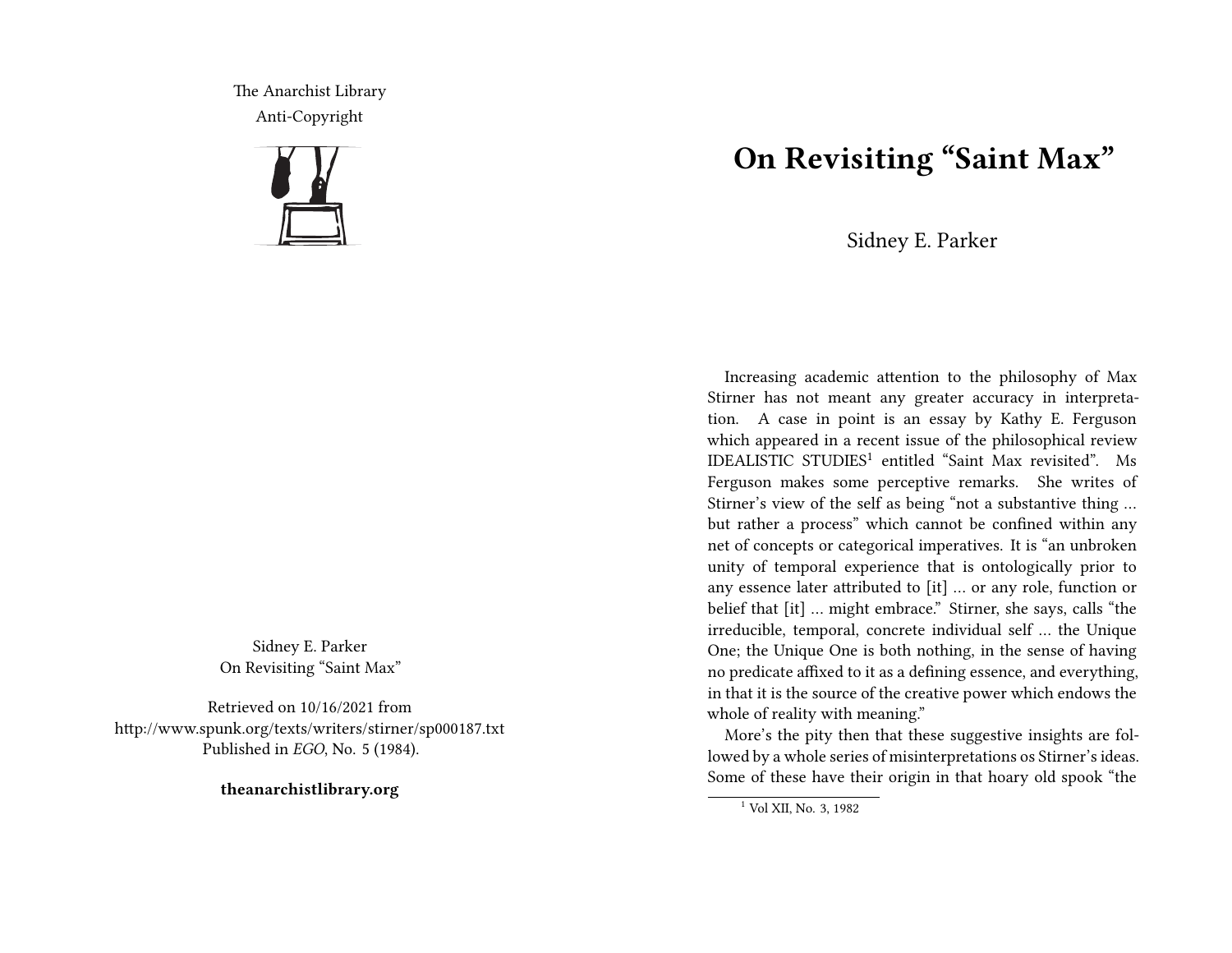human community as a whole", others in what appears to be a sheer inability to grasp what Stirner's egoism is about. Here are a few examples.

Ferguson considers that Stirner was an anarchist. As evidence for this belief she cites John Carroll's "Break Out From The Crystal Palace" and John P. Clark's "Max Stirner's Egoism". Carroll's conception of an anarchist, however, embraces not only Stirner but also Nietzsche (who called anarchists "decadents" and blood-suckers) and Dostoyevsky, although he admits that the latter's anarchism is "equivocal".

As for Clark, he certainly regards Stirner as an anarchist and claims that Stirner's "ideal society is the union of egoists, in which peaceful egoistic competition would replace the state and society" (a piece of doubtful extrapolation). However, he does not appear to be very convinced by his own claim for he comments that "Stirner's position is a form of anarchism; yet a greatly inadequate form" because "he opposes domination of the ego by the state, but advises people to seek to dominate others in any other way they can manage. Ultimately, might makes right." Since Clark defines anarchism as being opposed to *all* domination of man by man (not to mention the domination of "nature" by human beings) it is clear that Stirner's "anarchism" is not "greatly inadequate" but, given his own definition, *not anarchism at all*.

It can be seen, therefore, that Ferguson's effort to include Stirner in the anarchist tradition is not very plausible. Stirner did not claim to be an anarchist. Indeed, the one anarchist theoretician with whose writings he was familiar, Proudhon, is one of his favourite critical targets. Undoubtedly, there are some parallels between certain of Stirner's views and those of the anarchists, but, as I discovered after many years of trying to make the two fit, in the last analysis they do not and cannot. Anarchism is basically a theory of *renunciation* like Christianity: domination is *evil* and for "true" relations between individuals to prevail such a *sin* must not be committed. Stirner's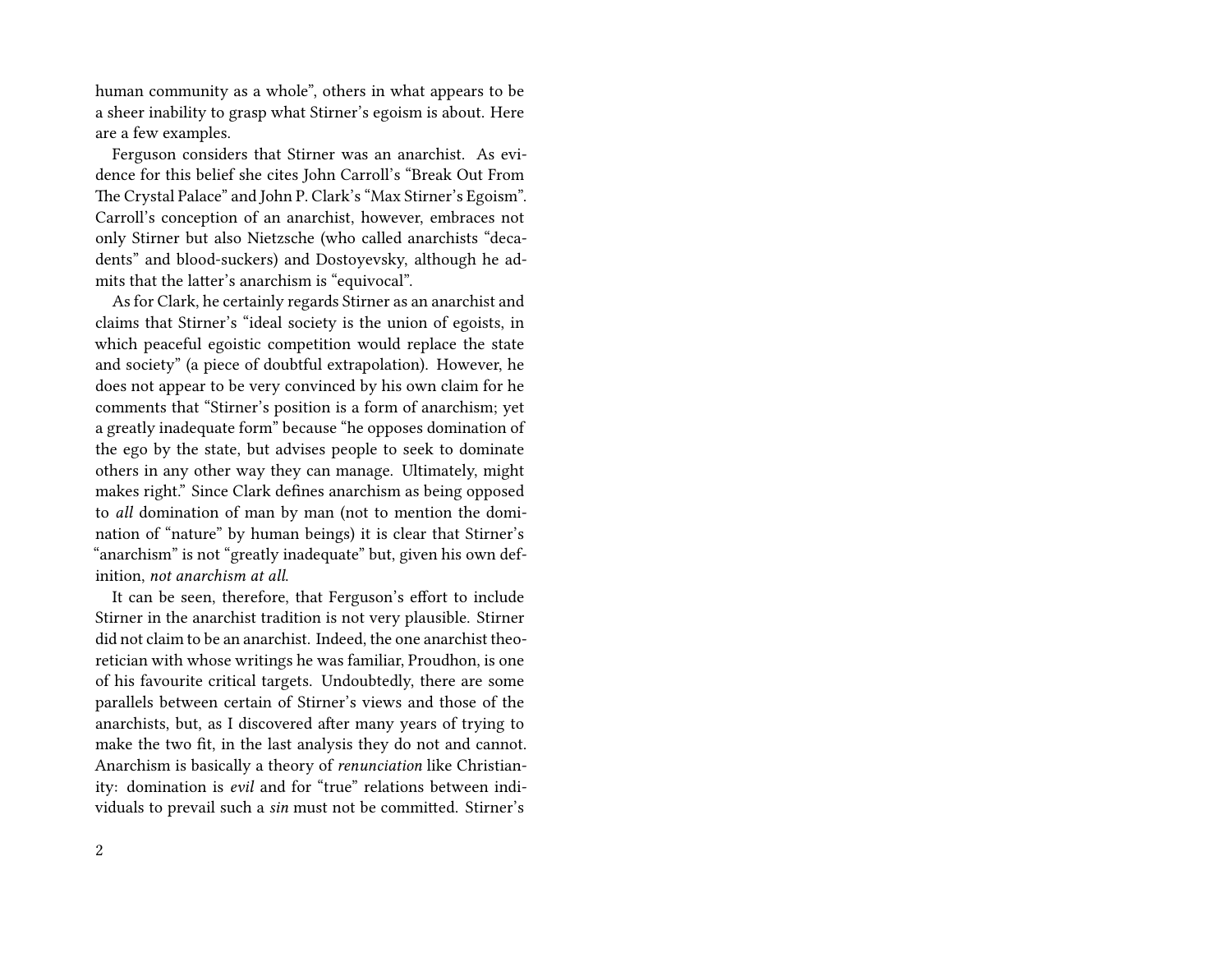philosophy has nothing against domination of another if that is within my power and in my interest. There are no "sacred principles" in conscious egoism — not even anarchist ones …

Ferguson also falls victim to a common mistake made by commentators on Stirner: that of confusing the account he gives of ideas he is opposing with his own views. She writes that Stirner "speaks with great disdain of … commodity relations" and gives as an example a passage in THE EGO AND HIS OWN containing the words "the poor man *needs the rich*, the rich the poor … So no one needs another as a person, but needs him as a giver." What she ignores is that this passage occurs in a chapter in which Stirner is *describing the socialist case* before subjecting it to his piercing criticism. It is not possible, therefore, to deduce from this passage that it reflects his "disdain" for "commodity relations", any more than it is possible to deduce from his poetic description of the argument from design that he believes in a god.

Ferguson claims that Stirner does not recognize the "sociality" of human being and that "anthropologically and psychologically, it must be acknowledged that human being are born into groups." But Stirner quite clearly *does* acknowledge this fact. "Not isolation", he writes, "or being alone, but society is man's original state … Society is our state of nature." To become one's own it is necessary to dissolve this original state of society, as the child does when it prefers the company of its playmates to its former "intimate conjunction" with its mother. It is not, as Ferguson contends, "our connection with others" that "provides us with our initial self-definition", but our awareness of *contrast* to them, our consciousness of being *separate* individuals. In other words, "self-definition" is a product of *individuation*, not *socialization*.

Nor is Stirner an advocate of "the solitary" as she implies. Both in THE EGO AND HIS OWN and his REPLY TO CRITICS he rejects such an interpretation of his ideas. Nor is he a moralist — he is an amoralist. Presenting as evidence for his belief in